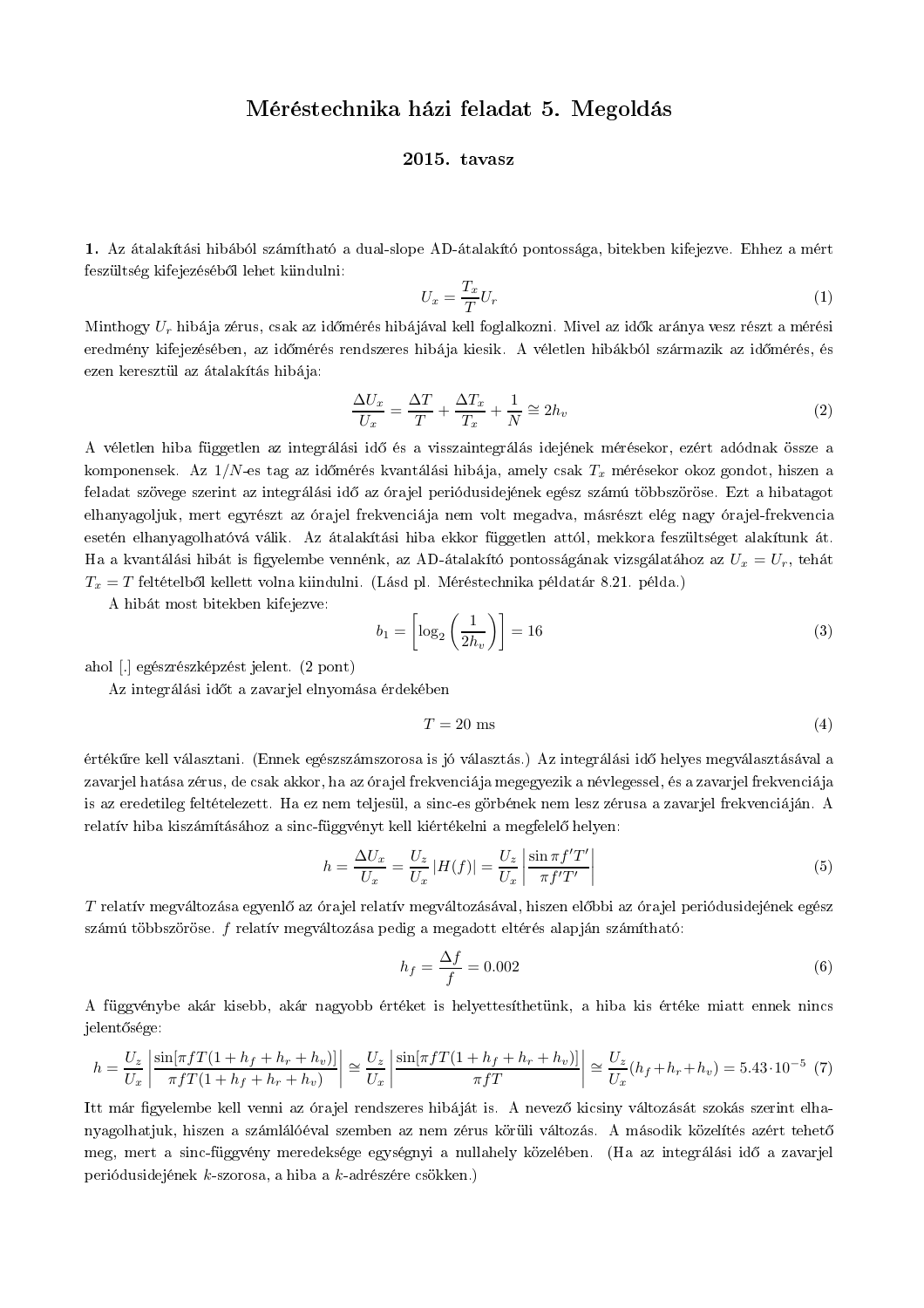A hibát ismét bitekben kifejezve:

$$
b_2 = \left[\log_2\left(\frac{1}{h}\right)\right] = 14\tag{8}
$$

 $(2$  pont)

2. A mérési elrendezés az alábbi ábrán látható:



Az áramkörben folyó áram az alábbi:

$$
I = \frac{U_g}{R + j\omega L + 1/j\omega C} = \frac{U_g}{R + j\omega L - j/\omega C}
$$
\n(9)

A fenti kifejezésből látszik, hogy az áram akkor maximális, ha:

$$
\omega L = \frac{1}{\omega C} \tag{10}
$$

Ebből a maximális áram, illetve a kapacitás értéke:

$$
I_{\max} = \frac{U_g}{R}, \quad C = \frac{1}{\omega^2 L} \tag{11}
$$

 $(2$  pont)

A kapacitáson eső feszültség az eddigiek behelyettesítésével:

$$
U_C = I_{\text{max}} \frac{1}{j\omega C} = \frac{U_g \omega L}{jR} = \frac{U_g}{j} Q \tag{12}
$$

ahol  $Q$  éppen a tekercs jósági tényezője. (1 pont) Ezek után a jósági tényező meghatározásának módja:

$$
Q = \left| \frac{U_C}{U_g} \right| = 5 \tag{13}
$$

 $(1$  pont)

Megjegyzés: A példában megadott adatokkal  $U_C > U_g$ . Ez azért lehetséges, mert a kapacitás állításával az RLC-tag rezonanciafrekvenciáját a gerjesztés frekvenciájára állítottuk. Rezonancia esetén a tekercsen és a kondenzátoron azonos nagyságú, de ellentétes irányú feszültség van.